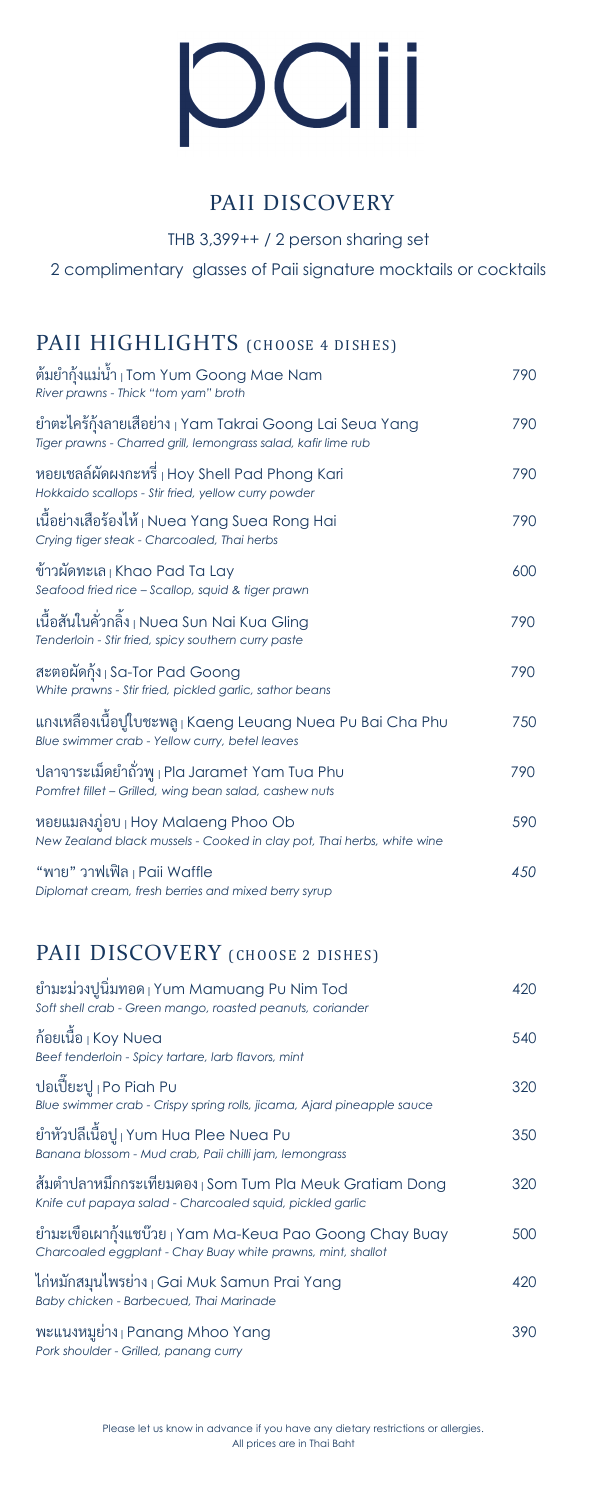# PAII DISCOVERY

| ผัดกะเพราหมูกรอบ <sub>l</sub> Pad Kaprao Moo Grob<br>Crispy pork - Stir fried, Thai hot basil                                         | 350 |
|---------------------------------------------------------------------------------------------------------------------------------------|-----|
| ต้มโคล้งเนื้อสามชั้น <sub>l</sub> Tom Krong Nuea Sam Chun<br>Beef belly - "Tom Krong" soup                                            | 450 |
| ปลาหมึกย่างซอสโหระพา   Pla Mhuek Yang Sauce Ho Ra Pha<br>Chonburi squid - Charcoaled, Thai sweet basil rub                            | 500 |
| ปลาหมึกผัดไข่เค็ม   Pla Meuk Pat Kai Kem<br>Chonburi squid - Stir fried, salted egg yolk, Thai celery                                 | 450 |
| ปลาหมึกกล้วยผัดกระเทียมพริกไทย <sub>I</sub> Pla Mhuek Pad Kra Tium Prik Thai<br>Banana squid - Stir fried, pepper sauce, timut pepper | 530 |
| ก๋วยเตี๋ยวผัดซีอิ๊ว <sub>I</sub> Guay Tiew Pad See Ew<br>Pad See Ew - Stir fried, organic vegetables                                  | 350 |
| พานาคอตต้ารสตะไคร้หอม Lemongrass Panna Cotta<br>Sago and mango                                                                        | 350 |
| ทิรามิสุชาไทย $\vert$ Thai tea–ramisu<br>Thai tea, mascarpone                                                                         | 390 |
| ทับทิมกรอบ <sub>1</sub> Coconut Sundae<br><b>Tubtim Krob</b>                                                                          | 350 |
| ชูว์ครีมรสส้มกับช๊อคโกแลต <sub>I</sub> Tangerine Chocolate Choux Cream<br>Tangerine marmalade, chocolate sauce                        | 390 |
| <b>SIDES</b> (CHOOSE 2 DISHES)                                                                                                        |     |
| ข้าวหอม หรือ ข้าวกล้องออร์แกนิค <sub>l</sub> Khao Horm rue Khao Klong<br>Organic rice - Steamed, white or brown                       | 90  |
| ยอดฟักแม้วผัดน้ำมันหอย <sub> </sub> Yod Fak Maew Pad Nam Mun Hoy<br>Sayote leaves - Stir fried, oyster sauce, crispy garlic           | 90  |
| กะหลำปลีอบนำปลา   Ka Lam Plee Ob Nam Pla<br>Cabbage - Baked in clay pot, fish sauce                                                   | 90  |
| ผัดคะน้าน้ำมันหอย <sub>I</sub> Pad Ka Na Nam Mun Hoy<br>Kale - Stir fried, oyster sauce, crispy garlic                                | 90  |

### SIGNATURE COCKTAILS 380

KHAN THONG *Mekhong Thai rum, basil, lime, lemongrass, kaffir lime* 

TOEY HOM *Phraya elements rum, coconut rum, mango, lime, pandan* 

MALI WAL *Chandon sparkling wine, elderflower, butterfly pea tea, jasmine, mint, soda water* 

KWAN SI Jose Cuervo silver tequila, mezcal, tangerine, lime, Silpin tamarind, black sea salt

## VIRGIN MIXOLOGY <sup>250</sup>

MOCKTAIL OF THE DAY *Special carfted Mocktail by our Paii mixology team*

STRAWBERRY ICED TEA *Thai tea, lychee, yuzu, strawberry berry, soda water* 

THE SCENTS *Basil, lemongrass, honey, lime, ginger ale* 

GREEN LEMONADE *Kiwi, apple, lime cordial, mint, lemonade*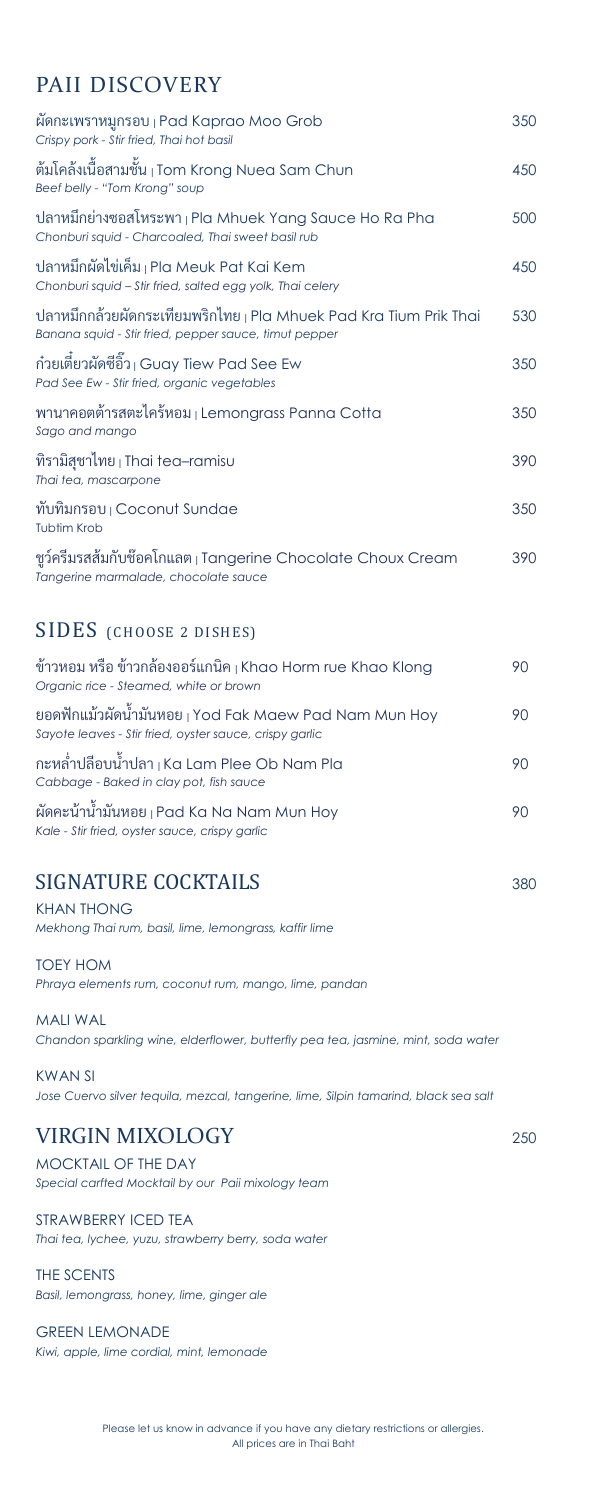# PAII EXPERIENCE

THB 3,999++ / 2 person sharing set

Including 1 bottle of sparkling wine

| PAII PREMIUM (CHOOSE 2 DISHES)<br>หอยนางรมสด ¡ Hoy Nang Rom Sod                                                                        | 890   |
|----------------------------------------------------------------------------------------------------------------------------------------|-------|
| Jean-Paul oysters N3 - Paii chili jam, nam jim                                                                                         |       |
| ปลากระพงลุยสวน   Pla Kra Phong Lui Suan<br>Seabass - Deep fried, banana blossom                                                        | 990   |
| ฉู่อี่กุ้งแม่น้ำ ⊦Choo-Chee Goong Mae Nam<br>Giant river prawns - Grilled, "Choo Chee" curry sauce                                     | 1,500 |
| ข้าวผัดปู <sub>I</sub> Khao Pad Pu<br>Crab fried rice - mud crab meat, organic egg                                                     | 1,100 |
| ลาบปลาหมึกยักษ์ย่าง <sub>I</sub> Larb Nhuad Pla Mhuek Yak Yang<br>Spanish Octopus - Charcoaled, larb salad, mint                       | 990   |
| ชูโทโร ย่างซีอิ๊ว <sub>l</sub> Pla Tuna Yang See Ew<br>Chutoro Tuna - Slightly seared, ginger, soy sauce, Thai celery                  | 990   |
| ปลาหิมะราดพริก <sub>I</sub> Pla Hi Ma Rad Prick<br>Snow fish - Baked, sweet & sour sauce                                               | 850   |
| PAII HIGHLIGHT (CHOOSE 2 DISHES)                                                                                                       |       |
| ต้มยำกุ้งแม่น้ำ   Tom Yum Goong Mae Nam<br>River prawns - Thick "Tom Yum" broth                                                        | 790   |
| ยำตะไคร้กุ้งลายเสื้อย่าง <sub>I</sub> Yam Takrai Goong Lai Seua Yang<br>Tiger prawns - Charred grill, lemongrass salad, kafir lime rub | 790   |
| หอยเชลล์ผัดผงกะหรื่   Hoy Shell Pad Phong Kari<br>Hokkaido scallops - Stir fried, yellow curry powder                                  | 790   |
| เนื้อย่างเสือร้องไห้ <sub> </sub> Nuea Yang Suea Rong Hai<br>Crying tiger steak - Charcoaled, Thai herbs                               | 790   |
| ข้าวผัดทะเล Khao Pad Ta Lay<br>Seafood fried rice - Scallop, squid & tiger prawn                                                       | 600   |
| เนื้อสันในคั่วกลิ้ง <sub>I</sub> Nuea Sun Nai Kua Gling<br>Tenderloin - Stir fried, spicy southern curry paste                         | 790   |
| สะตอผัดกุ้ง Sa-Tor Pad Goong<br>White prawns - Stir fried, pickled garlic, sathor beans                                                | 790   |
| แกงเหลืองเนื้อปูใบชะพลู   Kaeng Leuang Nuea Pu Bai Cha Phu<br>Blue swimmer crab - Yellow curry, betel leaves                           | 750   |
| ปลาจาระเม็ดยำถั่วพู <sub>I</sub> Pla Jaramet Yam Tua Phu<br>Pomfret fillet - Grilled, wing bean salad, cashew nuts                     | 790   |
| หอยแมลงภู่อบ   Hoy Malaeng Phoo Ob<br>New Zealand black mussels - Cooked in clay pot, Thai herbs, white wine                           | 590   |
| "พาย" วาฟเฟิล   Paii Waffle<br>Diplomat cream, fresh berries and mixed berry syrup                                                     | 450   |